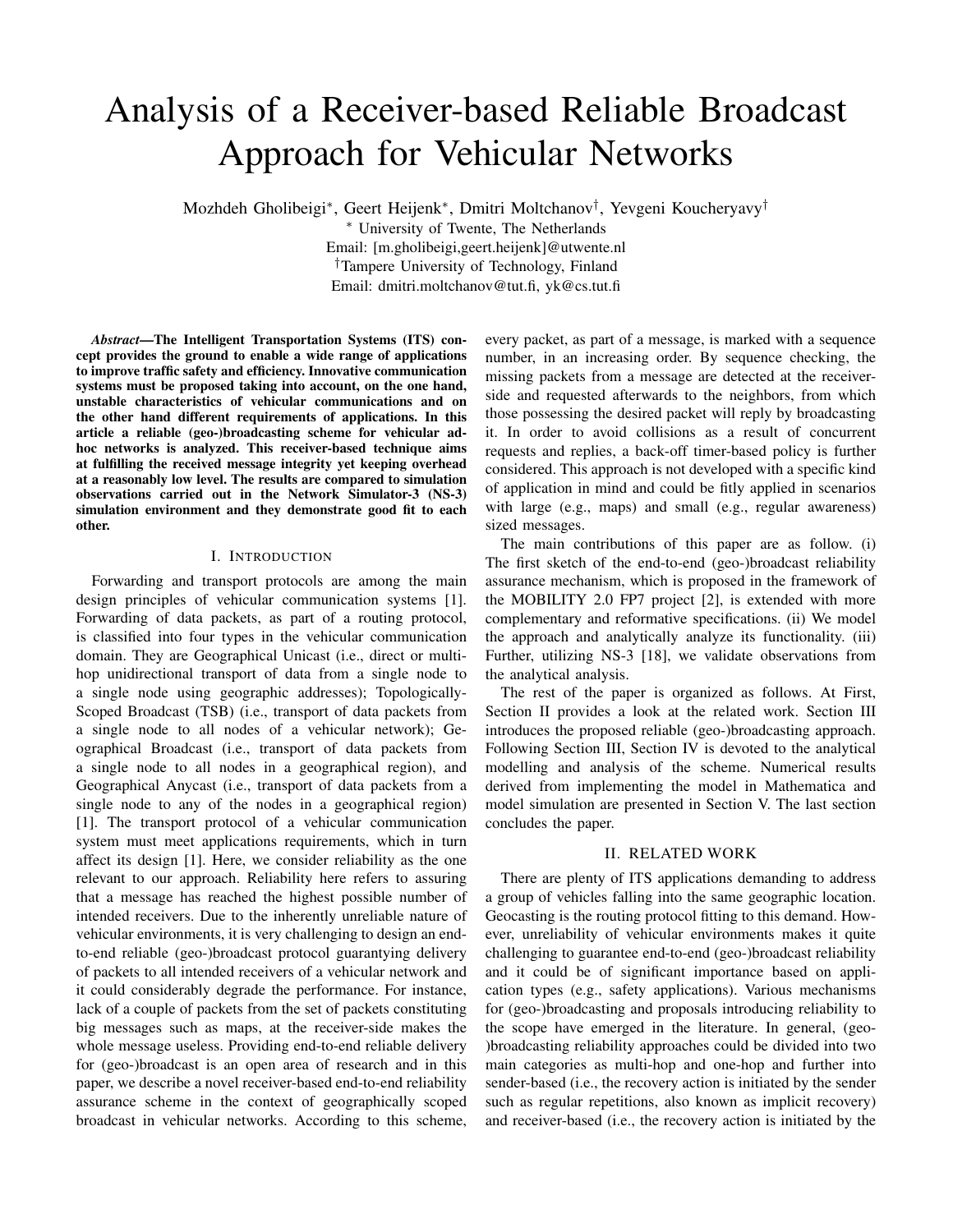receiver, such as acknowledgement, also known as explicit recovery) approaches. Here, we refer to those mechanisms and protocols related to our approach.

In [14] [20] [15] [28] overhearing of rebroadcasted messages is considered as an implicit acknowledgement for the sender and all the vehicles with pending rebroadcasts. Besides that, in [17] if the most recent forwarder hears the rebroadcast of a packet, it sends an explicit ACK to the former forwarder to stop further unnecessary rebroadcasts. In [11] while distance-based timers are applied to rebroadcast, overhearing of rebroadcasts is considered as implicit acknowledging. Two kinds of short interval and long interval rebroadcasts are considered to cope with communication losses and network fragmentation, respectively. [5] and [25], both are overhearing based suppression schemes with rebroadcast back-off timers, inversely proportional to the distance between the vehicles and the sender, to ensure longer packet traverse distances. The geocasting protocol in [3] is also a timer-based rebroadcast approach with the difference at back-off time assign criteria, which is preferential for the vehicles at intersections. Such schemes in general improve hop-by-hop and not end-to-end traverse reliability at the cost of increased overhead and redundancy.

The approach in [12] is based on two schemes as Slotted Restricted Mobility Based (SRMB) scheme and the Pseudo-ACKnowledgements (PACK) scheme. While SRMB is responsible for data dissemination over a specified distance, PACK assures multi-hop dissemination reliability by interpreting overheard rebroadcasts as a measure of successful transmission. In [16] besides the distance between the current receiver and the previous forwarder, the number of the local copies of the message at each receiving vehicle, is considered to take the rebroadcast decision. This approach is based on acknowledging the received messages to assure reliable delivery by indexing the copy of the messages. In [21] an end-to-end geocast acknowledgement scheme is proposed, in which individual ACKs are accumulated into larger messages in an aggregator. The approach in [19] is based on the Connected Dominant Set (CDS) scheme and Neighbour Elimination Scheme (NES) [23] [22] for reliable data dissemination. Vehicles possessing the message of interest set a back-off timer, such that the vehicles in the CDS choose a shorter back-off timer, and rebroadcast it upon timer expiration if discovering their neighborhood is not fully covered. Identifiers of the recently received messages are included in beacons as ACKs. In [30], each sender sets a receive ACK window, which is divided into many adaptive slots proportional to the number of neighbors. The retransmission will be started if any ACK from a neighbor in the table of neighbors is missing upon expiration of the ACK window. The approach in [6] is an ACK-based approach such that a couple of packets to be transmitted are combined at first based on a symbol combining algorithm and then transmitted to the intended receivers. It is assumed to deploy an error detection code at the receiver end able to detect any loss pattern and send a negative ACK to the sender side, otherwise a positive ACK will be sent.

The approaches in [7] and [13] both propose a repetitionbased scheme for increase reliability assurance, while keeping it efficient by computing efficient rebroadcast intervals based on the vehicle speed, transmission range and the number of the planned repetitions. In [24] rebroadcast decision is based on neighbor detection. That is, upon reception of a packet by a vehicle, if it is connected to its vicinity, it is assumed that most probably the neighbors have also received the same packet and a broadcast suppression mechanism [27] is applied afterwards. However, if the vehicle is sparsely connected, it can immediately rebroadcast the received packet. If the vehicle is totally disconnected, it stores the packet till it expires and then rebroadcasts it once connected again. The approach in [4] proposes to divide the geobroadcast target area into sub-areas and to use different message dissemination techniques in each of them to enhance reliability. Still, end-toend transfer may not be satisfied. [29] encompasses two phases as initialization and maintenance. The latter is considered for reliability improvement by keeping rebroadcasting at regular time intervals, within a smaller area than the target area to be less redundant and cost-efficient. As a result, this approach fails to guarantee end-to-end reliability for all the intended receivers. The approaches in [26] [9] improve loss recovery performance compared to simple repetition by XOR coding a packet with other packets received from other vehicles and repeatedly transmiting the XORed packet. However, there is still no explicit demand from the receiver side for such, possibly redundant, retransmissions.

Summarizing, sender-based mechanisms cannot provide delivery assurance, as they do not rely on explicit knowledge from the receiver-side. Receiver-based approaches are mostly acknowledgement-based and inefficiently overload the network with acknowledgement packets. In this work, a receiverbased approach is described for one-hop (geo-)broadcast, in which receivers are able to detect lost packets and explicitly ask for them.

# III. THE END-TO-END RELIABLE GEOCAST PROTOCOL

The work introduced here is an end-to-end reliability assurance mechanism for (geo-)broadcast in vehicular environments which is proposed in the framework of the MOBIL-ITY 2.0 FP7 project. This receiver-based approach enables loss detection and correction by implementing a sequence checking functionality and is suitable for a wide variety of ITS applications demanding strict requirements on message dissemination. Before proceeding with the system description, it is worth pointing out that here we assume that the underlying ETSI/ITS standard geo-networking infrastructure [8] is functionally available, providing the basis to implement such a facility.

The sequence number checker module works as follows. At first, the packets to be broadcasted are sequentially numbered. Further, a unique session identifier is assigned to the packets constituting a single message and flags to identify the first and last packets of a message are set as well. Hence, the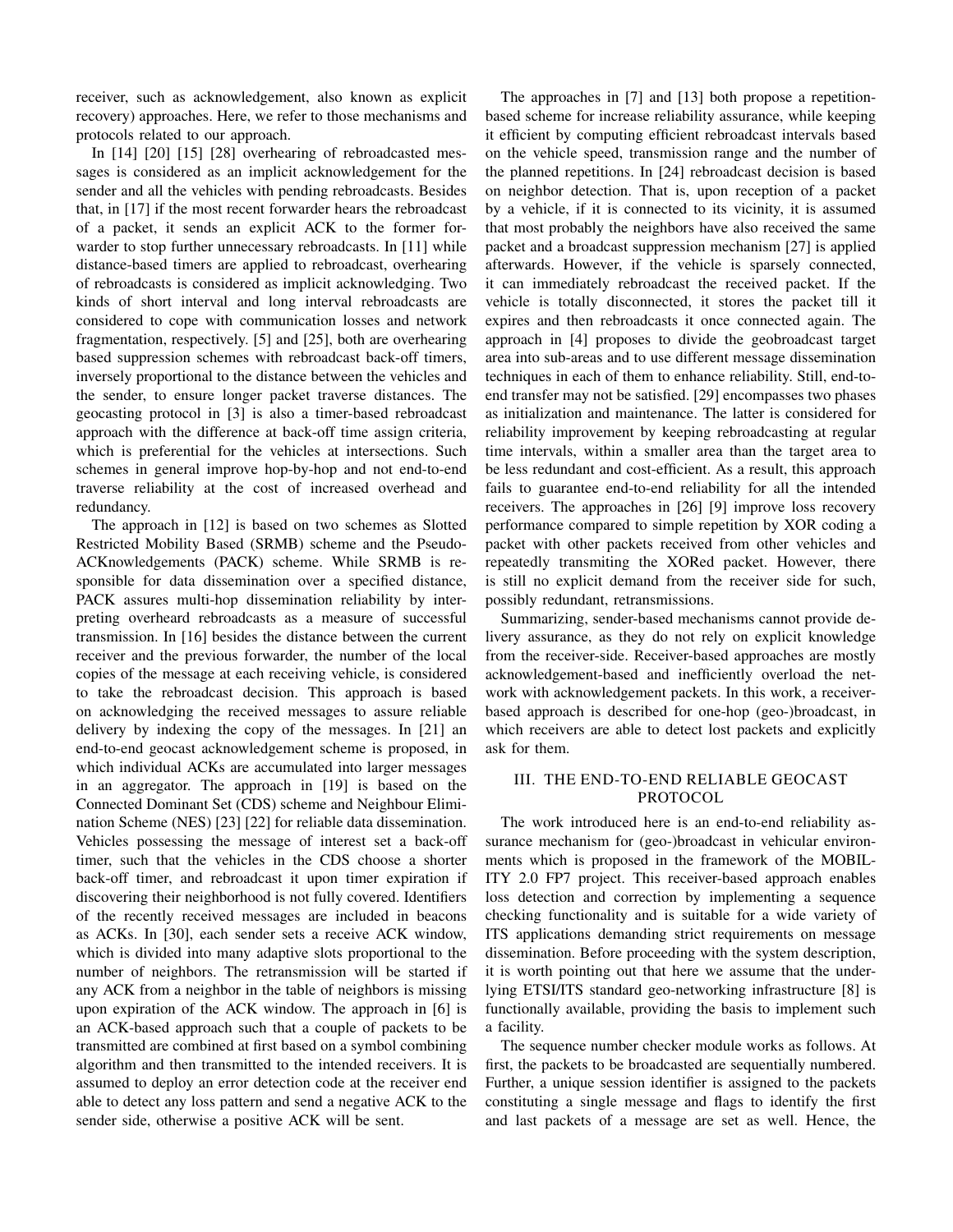receiving side can detect any inconsistency in the sequence of received messages. If any missing packet is detected, a backoff timer randomly set from 0 up to a few milliseconds is started. Upon expiration of this timer, a Single-Hop Broadcast (SHB) query is initiated to fetch the missing packet from any neighbor, by encompassing the relevant sequence number in the request. The aim of such a random back-off timer is to prevent many duplicate requests from different receivers for the same packet and consequently collisions. During the countdown period as any received broadcast of that packet cancels the timer, any received query for the same packet causes extension of this pending query, up to limited number of times. Such functionality gives a break to the neighbor with pending request to get the packet of interest as a result of heard query and if it is not the case, it will broadcast its own query to give a try to get that packet. Upon broadcasting the request, the vehicle starts a randomly set back-off timer to get the reply. During the countdown if the vehicle does not get the reply, it will rebroadcast a request to try once more to get the desired packet. When the source of the packet or any other neighbor already having the packet receives the retransmission request for the packet, it verifies whether it has in its data cache the missing packet. If it is found, a randomly set backoff timer having value from 0 up to a few milliseconds is started, after which the packet is single-hop broadcasted, if it is not broadcasted by another vehicle before timer expires. Again, this waiting procedure is designed to prevent numerous duplicate retransmissions and collisions. Note that even by utilizing single-hop broadcast of the request packet in the current version of the scheme, it is of high probability that the packet will finally reach a vehicle possessing the requested packet after some time, because of a predefined number of regular request broadcasts.

## IV. MODELLING AND ANALYSIS

The focus of this section is on analyzing the functionality of the proposed reliable (geo-)broadcast approach through analytical modelling. The Table I summarizes the notation used throughout the analysis.

In the following subsections, it is considered that all stations can hear each other and the station 0 is the source of broadcast. The simplified system for performance modelling operates as follows. First, the sender transmits a packet by choosing a random access delay, as a means to avoid potential collisions. Geometric distribution is found to be suitable to mimic this delay as it models the number of trials until the first success. Hence, a geometric distribution with mean  $1/r<sub>T</sub>$  is considered for this purpose. The probability of the data packet loss due to wireless channel conditions is considered to be independent, identically distributed (i.i.d) for all the stations and equal to  $p_T$ . Upon receiving a data packet, the stations will detect possible previously lost packets by checking the sequence number of the received packet. Given that the stations, say  $i$  out of N, may have not received data packets correctly at the first transmission, they will all choose a certain backoff value from the geometric distribution with parameter  $r_R$ 

#### TABLE I: The analysis notation

| Parameter     | Definition                                                 |
|---------------|------------------------------------------------------------|
| K             | The number of the packets constituting a message           |
| N             | The number of the receivers                                |
| L             | The number of the retransmission requests allowed          |
| D             | The number of steps till absorption of the Markov chain    |
| $T_{timeout}$ | Constant waiting time to receive the reply after a request |
| $T_T$         | Transmission time of a data packet over the channel        |
| $T_R$         | Transmission time of a request packet over the channel     |
| $p_T$         | Data packet loss probability                               |
| $p_R$         | Retransmission request packet loss probability             |
| $1/r_T$       | Mean number of time slots prior sending a data packet      |
| $1/r_R$       | Mean number of time slots prior sending a request packet   |
| $T_{slot}$    | Duration of a time slot                                    |
| $E[T_i]$      | Mean time spent in the state i of the chain                |
| E[T]          | Mean time spent in transient set of states till absorption |
| $E[T_i F]$    | Mean time spent in the state i, conditioned with failure   |

independently of each other to broadcast a retransmission request for each lost packet. Requesting stations will then start a time out to receive the packet of interest, otherwise they will resend the request. If no collision happens as a result of concurrent transmission of requests, the request for the packet is received correctly at  $N - i$  stations having the original data packet, with probability  $1 - p_R$ . Here again it is assumed that the request packet loss probability due to wireless channel conditions is i.i.d for all the stations and equal to  $p_R$ . Assuming that j stations out of  $N - i$  have received the request, they all will choose a certain back-off value from the geometric distribution with parameter  $r_R$  to reply with the packet of interest. If no collision happens, the queried packet is correctly received at i stations with probability  $1-p_T$ . The procedure repeats itself until all the stations have received the data packet correctly or the number of allowed retransmission requests exceeds.

In order to evaluate the performance of the proposed scheme, we model the system functionality using an Absorbing Markov chain [10], which well suits to the case as described below.

*1) Absorbing Markov Chains:* Most of the analysis performed in this paper is based on direct application of an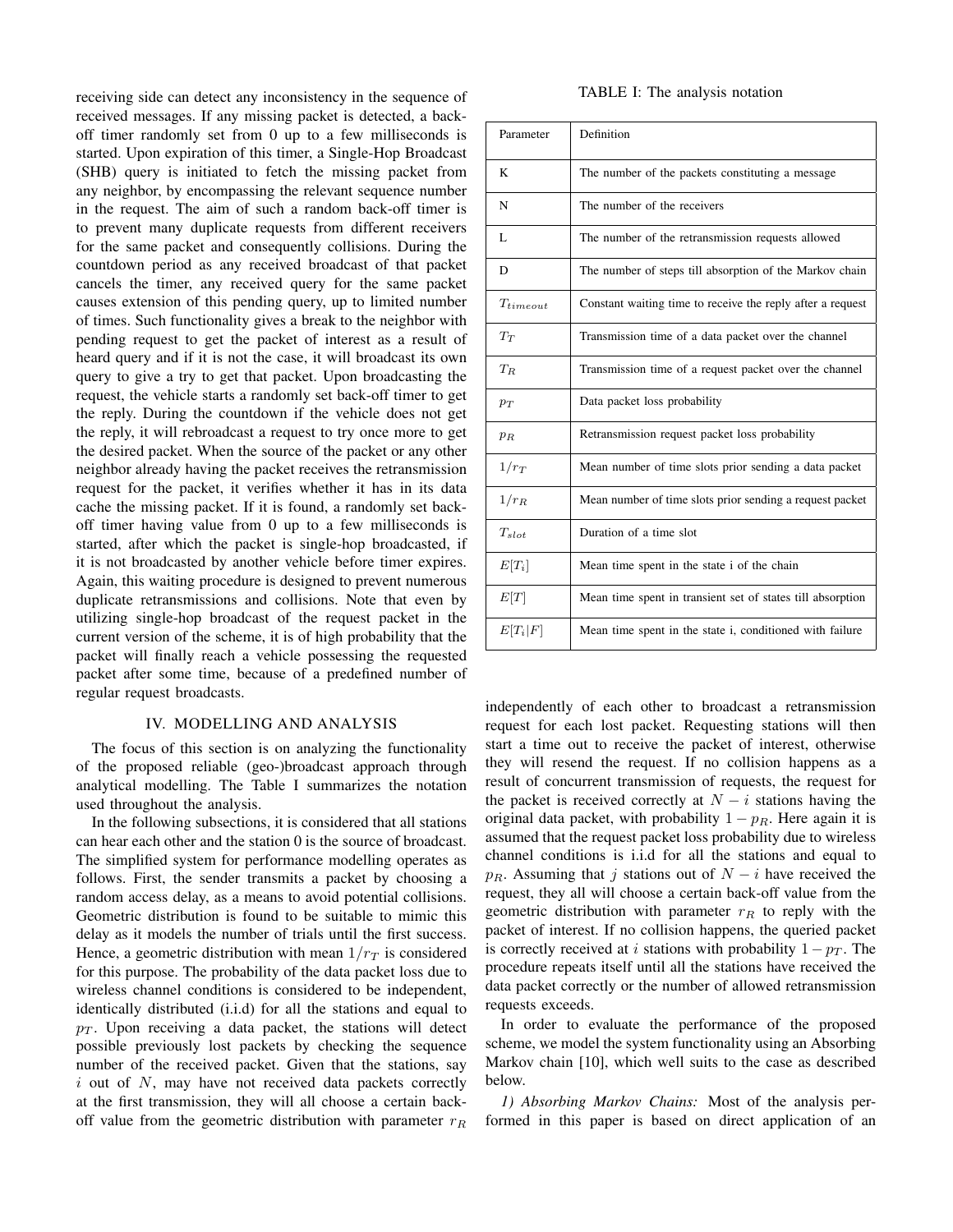absorbing Markov chain. That is, it contains one or more states that, once entered, cannot be left. The absorbing states are accessible from any other state, called transient. Considering the system operation specification, we reasonably model the process of packet distribution from originator to  $N$  recipients using the discrete-time absorbing Markov chain with the state space  $\{S(n) \in 0, 1, ..., N\}$ , where the state number  $S(n)$ describes the number of stations not yet having the packet of interest by time  $n$ . The process behaves as follows. At the original transmission attempt the chain enters a state  $i = 0, 1, ..., N$ . If it is not immediately absorbed in the state 0 then it jumps between transient states for some amount of time slots as a result of retransmission requests and replies and finally gets absorbed in the state 0, where all the stations have the packet of interest. Since the number of stations having the packet after the next retransmission attempt depends only on the number of stations having it right now, the process is Markovian. Notice that in our scenario the system start point is considered after the first original transmission of the packet. Hence, the initial state distribution of the system is given by the number of stations successfully receiving the packet at the first transmission attempt. In most models below there is only one absorbing state. Let it be labelled as  $S(0)$ .

A Markov chain with  $N$  transient states and one absorbing state is characterized by a transition matrix  $T$  [10] as

$$
T = \left[ \begin{array}{cc} 1 & \overrightarrow{0}^T \\ \overrightarrow{q} & Q \end{array} \right] , \qquad (1)
$$

where Q is an  $N \times N$  matrix whose elements,  $q_{ij}, i, j =$  $1, 2, ..., N$  define transition probabilities between transient states of the absorbing Markov chain, −→  $0<sup>T</sup>$  is the vector of zeros, and  $\overrightarrow{q} = (q_{10}, q_{20}, q_{30}, ..., q_{N0})$  is the vector containing transitions between the transient and absorbing states. Hence, we could reform the canonical form of the Markov chain into the following form

$$
q_i + \sum_{j=1}^{N} q_{ij} = 1, \ i = 1, 2, ..., N \t{, \t(2)}
$$

in which  $q_i$  is the probability of going to the absorbing state immediately from the state  $i$ . Equivalently, in the short matrix form we have

$$
\overrightarrow{q} + Q \overrightarrow{e} = 1 , \qquad (3)
$$

where  $\vec{e}$  is a vector of ones of size N. Consequently, the model is completely characterized by Q.

In what follows for a Markov chain defined in (1) we are interested in computing the probability of absorption in no more than k steps. Absorption of a Markov chain could be modelled with a First Passage Time (FPT) distribution expressing the number of steps required to take in order to get into the absorbed state  $S(0)$  from the set of all transient states  $1, 2, ..., N$ . Let D denote the random variable describing the number of system steps till absorption. The Cumulative Distribution Function (CDF) is immediately given by

$$
F_D(k) = Pr(D \le k) = 1 - \overrightarrow{h}(Q^k) \overrightarrow{e} , \qquad (4)
$$

where  $\overrightarrow{h}$  is the initial state probability vector. The CDF provides the probability that the chain absorbs in no more than  $k$  steps and it gives us the probability we are looking for. According to the definition of the transition probability matrix Q, it is inferrable that the probability of transition from the state i to the state j in exactly k steps is the  $(i, j)$ th entry of  $Q^k$ . A basic property of an absorbing Markov chain is the fundamental matrix of the chain defined as summation of  $\frac{\text{Im}\zeta}{Q^k}$ over all  $k$ 's [10] as

$$
Z = \sum_{k=0}^{\infty} \overrightarrow{Q^k} = (I - Q)^{-1} \tag{5}
$$

where I is the identity matrix of size  $N \times N$ . The  $(i, j)$ th entry of the fundamental matrix Z represents the expected number of visits to a transient state  $j$  prior to absorption, assuming the system starts at a transient state  $i$ .

To parameterize an absorbing Markov chain with  $N$  transient states we should provide three parameters as the  $N \times N$ transition probability matrix Q between transient states, the  $1 \times$ N vector  $(q_1, ..., q_N)$  containing transitions between transient and absorbing states, and the  $1 \times N$  vector  $(h_0, h_1, ..., h_N)$ providing the initial distribution of states of the system.

As already mentioned, the initial state distribution of the system is given by the number of stations successfully receiving the packet of interest at the first transmission attempt. Letting  $p_T$  be the probability of incorrect reception of a data packet we have

$$
h_i = {N \choose i} p_T^i (1 - p_T)^{(N-i)}, \ i = 0, 2, ..., N \ , \qquad (6)
$$

which is binomial distribution with parameters  $p_T$  and N. From now on we will use the notation  $B(p, i, N)$  to denote binomial probabilities.

In order to find  $q_{ij}$ ,  $i, j = 1, 2, ..., N$  consider an arbitrary state  $i$ . Notice that the only transitions allowed for the state i are those leading to states  $j = 0, 1, ..., i$ . The actual probabilities of transitions depend on the probabilities of incorrect reception of data and retransmission request packets, denoted by  $p_T$  and  $p_R$ , respectively.

The probability that a retransmission request for a missing packet of interest is successfully received by at least one station having the packet is denoted by  $p_{success}$  and given by

$$
p_{success} = \sum_{k=1}^{N-i} {N-i \choose k} p_R^{(N-i-k)} (1 - p_R)^k , \qquad (7)
$$

where  $k$  denotes the number of receiving stations. All stations that have received a retransmission request correctly, will start a (geometrically distributed) timer to reply. When the shortest timer expires, a reply is sent and the system may transit to another state  $j$  as a result of this reply. It implies that  $i - j$  stations out of i stations have received the reply packet correctly, while the remaining  $j$  stations have not received it due to transmission loss and it is given by binomial distribution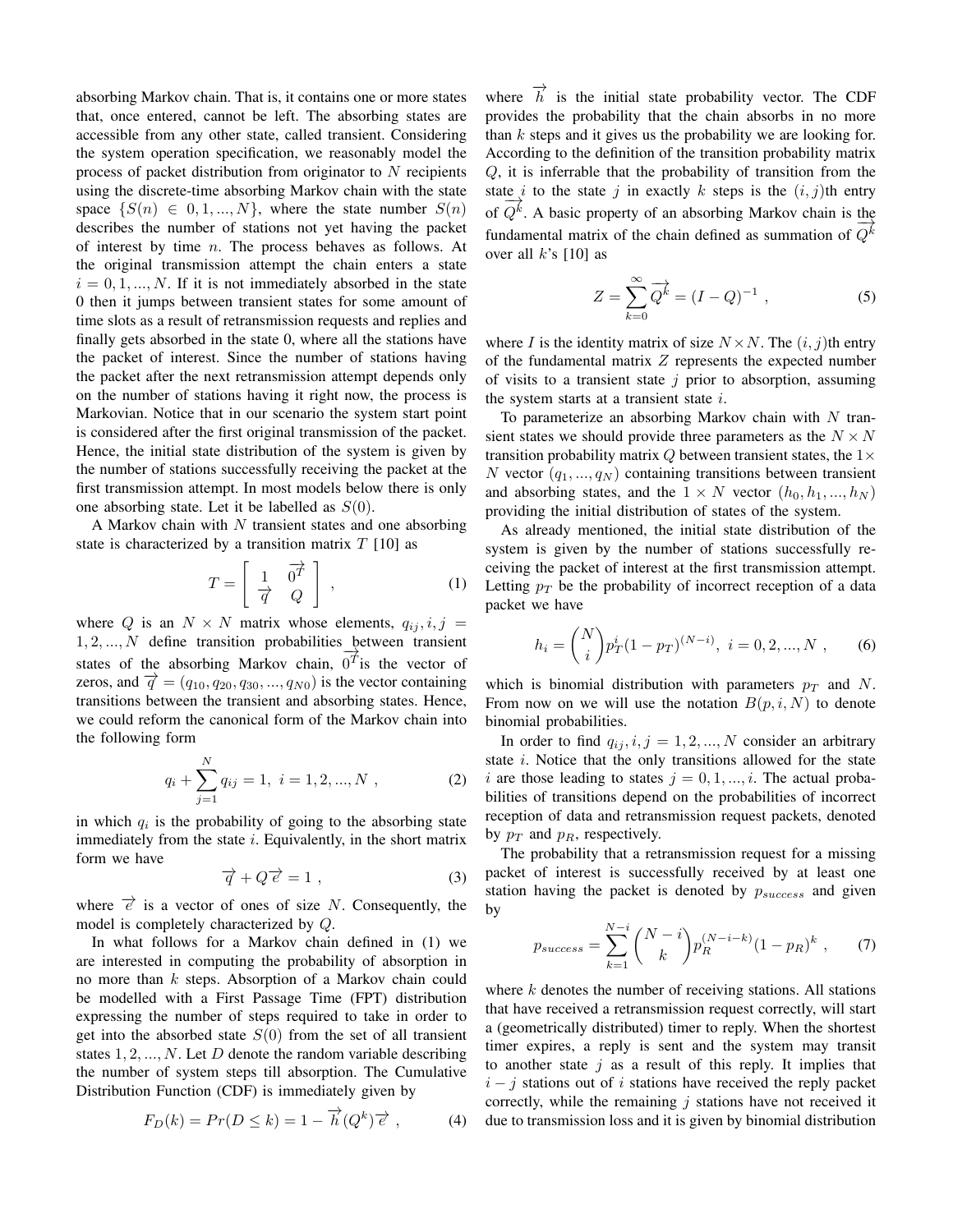as

$$
B(p_T, j, i) = {i \choose i-j} p_T^j (1 - p_T)^{(i-j)} .
$$
 (8)

Such probability demands that at least one station having the original packet has correctly received the retransmission request packet at first. Therefore, it is conditioned on  $p_{success}$ . Consequently, we get the probability of the system transition from the state  $i$  to the state  $j$  as

$$
q_{ij} = \sum_{k=1}^{N-i} {N-i \choose k} p_R^{(N-i-k)} (1-p_R)^k {i \choose i-j} \times \times p_T^j (1-p_T)^{(i-j)},
$$
\n(9)

where  $i = 0, 1, \ldots, N$  and  $j = 0, 1, \ldots, i - 1$ . Note that there is still a chance that no station get the data packet correctly at the end of the retransmission attempt. Obviously from the last equation, it is given by the probability

$$
q_{ii} = p_R^{(N-i)} + \sum_{k=1}^{N-i} \binom{N-i}{k} p_R^{(N-i-k)} (1 - p_R)^k p_T^i , \quad (10)
$$

where  $i = 0, 1, \ldots, N$  and it is the probability of remaining in the same state.

Finally, the elements of  $\overrightarrow{q}$  are obtained observing that the only way to approach the state 0 from any arbitrary transient state  $i$  is receiving the data packet correctly by all  $i$  stations and the corresponding probability is given by

$$
q_{i0} = \sum_{k=1}^{N-i} {N-i \choose k} p_R^{(N-i-k)} (1-p_R)^k (1-p_T)^i , \quad (11)
$$

which completes parameterization of the model.

The mean transmission delay consists of the time required to perform the initial transmission followed by the time spent for all consecutive requests and replies until all the stations correctly receive the packet. During this time the system traverses from the initial state to the absorbing state by passing through transient states. Therefore, at first we need to know the probability of visiting either of system states and later the amount of time spent in each of them till absorption, which may vary from state to state. The probability of visiting any arbitrary transient state  $j$  of an absorbing Markov chain when starting at a transient state  $i$  [10], is given by the  $(i, j)$  element of the following matrix

$$
W = (Z - I)(Z_D)^{-1} \t{, \t(12)}
$$

where,  $Z_D$  is the diagonal matrix derived from the fundamental matrix  $Z$  by setting all its elements to zero, except the diagonal elements.

Recalling  $q_{ii}$  as the probability of staying in the state  $i$ , we see that the time in a state of the Markov chain is geometrically distributed with parameter  $q_{ii}$ . Further, as each requester station sets a constant time out,  $T_{timeout}$ , to receive the reply, we get the mean total duration of time it takes to perform retransmission attempts given that they fail, denoted by  $E[T_i|F]$ , as:

$$
E[T_i|F] = \frac{1}{q_{ii}} T_{timeout} . \qquad (13)
$$

Recalling from equation (6) and as all  $i = 0, 1, 2, \ldots, N$ stations, missing the packet of interest, back off with the same geometric distribution to send a retransmission request, the number of time slots to access the channel is again geometrically distributed with parameter

$$
r_R^* = 1 - \prod_{l=1}^i (1 - r_R) = 1 - (1 - r_R)^i . \tag{14}
$$

We approximate the number of time slots before sending a reply by assuming that all  $N - i$  stations that have the packet do receive the request. Analogous to the equation (14), the number of time slots to access the channel is again geometrically distributed with parameter

$$
r_T^* = 1 - \prod_{k=1}^{N-i} (1 - r_T) = 1 - (1 - r_T)^{N-i} . \tag{15}
$$

Now, recalling that  $T_T$  and  $T_R$  are the transmission time of a data packet and a request packet respectively, we could find the overall delay of the system at the arbitrary state  $i$  denoted by  $E[T_i]$  as

$$
E[T_i] = E[T_i|F] + (T_{slot}(1/r_R^*)) + T_R
$$
  
+  $(T_{slot}(1/r_T^*)) + T_T,$  (16)

where, the first component counts for the time spent due to  $\frac{1}{q_{ii}}$  time failures and the rest count the time spent to leave the state  $i$  successfully. That is, the time prior to access the channel to send a request as  $1/r_R^*$  times  $T_{slot}$  plus transmission time of the request packet  $(T_R)$  providing that at least one station possessing the packet, receives the request. Then after, it is summed up with the time prior to access the channel to send a reply as  $1/r_T^*$  times  $T_{slot}$  plus transmission time of the reply packet  $(T_T)$  providing that at least one station missing the packet, receives the reply. Summing up this equation over all system states gives us the overall mean system delay till absorption as

$$
E[T] = T_T + \sum_{i=1}^{N} \sum_{j=1}^{N} (W_{ji}) E[T_i] , \qquad (17)
$$

where  $T_T$  is the time taken for the first original transmission of the packet and  $W_{ji}$  is the probability of visiting the arbitrary state  $i$ , providing starting from the arbitrary state  $j$  of the chain.

# V. NUMERICAL RESULTS AND VALIDATION

We have tested various scenarios to assess the performance of the protocol after implementing the system model in Wolfram Mathematica. The metrics of interest are the Probability Mass Function (PMF) of the number of steps required to distribute a data packet to all the stations, its 0.95 quantile and the mean end-to-end transmission delay till absorption of the system. The mean end-to-end transmission delay refers to the mean time taken from the moment the packet is transferred from the application layer in a node to the underlying layers, till it is delivered at the application layer of the receiving node.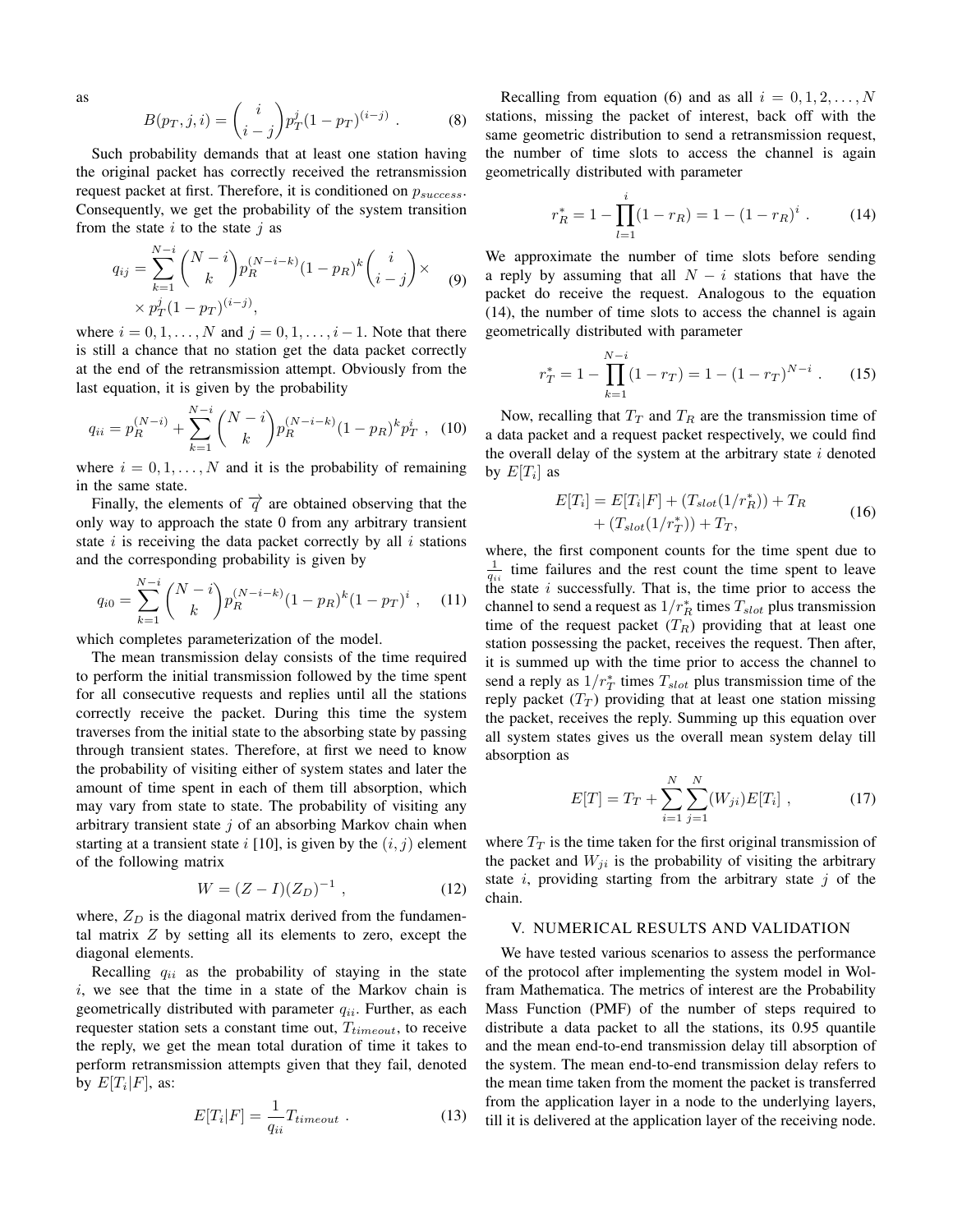As it is a receiver-based approach based on requests sent by receivers, it is of significant importance to know in how many request trials the packet is successfully received by receivers and/or the probability of successful reception of the packet by all the receivers in case of limited number of retransmission trials. Therefore, the PMF of the number of steps required to distribute a data packet to all the stations is a critical measure of interest. To validate the model we also implemented the system in NS-3 network simulator. In this section we highlight the results.

#### *A. Validation by Simulation*

To validate our model we implemented the protocol described in Section III in NS-3 environment. Rather than evaluating the reliable broadcast protocol in a realistic vehicular network, we aim at validating the analytical model, given that abstractions we applied in the modelling. Considering model assumptions, a wireless network with one-hop communication model has been set up with the constant position mobility model. Propagation loss and delay are considered negligible. Transmission delay and probabilistic packet loss for data packets and retransmission request packets have been implemented at the application level to set up conditions similar to the analytical model. Sequence numbering/checking have been implemented at the application level on all nodes.

Figure 1a shows in logarithmic scale the comparison of the protocol simulation with the results obtained using the analytical model. The metric of interest is the mean packet distribution delay as a function of the number of receivers in the system ( $L = 30$ ,  $p_R = 0$ ,  $r_T = r_R = 0.5$ ,  $T_{slot} = 0.0001$ ,  $T_T = 0.01, T_R = 0.001, T_{timeout} = 0.012$ ). The data packets loss probability was set to  $p_T = 0.1$ . The confidence limits were estimated assuming level of significance  $\alpha = 0.1$  (twosided symmetric test,  $\alpha/2 = 0.05$ ). As one may observe, the analytical results slightly overestimate the delay, although they seem to be within the confidence limits for almost all considered values of N. For other values of  $p_T$  and  $p_R$  the model follows the simulations closely as well. In Figure 1b, the mean packet distribution delay as a function of the data packet loss probability,  $p_T$ , is demonstrated in logarithmic scale for the same set of numerical values. The number of receivers was set to  $N = 5$  and the confidence limits were estimated assuming  $\alpha = 0.1$ . As one may observe the analytical results are within the confidence limits for almost all values of the data packet loss probability,  $p_T$ . The model follows the simulations for other values of  $N$ . Thus, in what follows, studying the qualitative and quantitative behavior of the system, we will use the developed analytical model only.

# *B. Analytical System Performance*

In this section we provide the results obtained from analytical modelling. Note that different numerical settings are used and the details of each evaluation scenario are described in the corresponding part. Logarithmic scales are used for all results to be reasonably fitted.

Figure 2 demonstrates PMFs of the number of steps till a broadcast packet is successfully received by all the receivers for  $N = 5, 15, 30$  and different data packet loss probabilities,  $p_T$ . Note that the probability of incorrect reception of the retransmission request packet is set to zero. Recall, that principally, this distribution is a first passage time (FPT) till absorption in a discrete time Markov chain. As one may observe, for small values of  $p_T$  the PMF nearly follows geometric distribution. When  $p_T$  or N or both get higher the distribution is no longer geometric and resembles the properties of binomial distribution. For all the input parameters the probability of absorption exponentially decreases when the number of steps increases implying that the considered system is characterized by a lightweight tail distribution.

Figure 3 quantifies the effect of input parameters on the mean delay response of the system (logarithmic scale) with the same set of the mentioned numerical values ( $L = 30$ ,  $r_T = r_R = 0.5$ ,  $T_{slot} = 0.0001$ ,  $T_T = 0.01$ ,  $T_R = 0.001$ ,  $T_{timeout} = 0.012$ . In particular, the mean delay as a function of the number of receivers for three different data packet loss probabilities is shown in Figure 3a. As expected, the mean packet delay increases nearly exponentially as the number of receiving nodes N increases. The effect of the data packet loss probability is also exponential for small values of  $p_T$  as shown in logarithmic scale in Figure 3b. However, for larger values of  $p_T$  the mean delay increases linearly rather than exponentially for all considered values of the number of receiving stations. It reveals that the number of nodes failing to successfully receive the packet increases as either the number of nodes or the data packet loss probability increases. Accordingly, higher number of nodes back off to send retransmission requests. For all the missing nodes to receive the packet, higher number of retransmission requests are sent, resulting in the increased mean end-to-end delay. Note that in Figure 3a and 3b the retransmission request packet loss probability is set to zero. Finally, Figure 3c demonstrates the mean delay as a function of the data packet loss probability for three different retransmission request loss probabilities and  $N = 10$ . As one may observe, the effect is similar to that of the data packet loss probability  $p_T$ . Additionally, when  $p_T$  and  $p_R$  are both not zero the effect is qualitatively similar.

Figure 4 demonstrates the 0.95 quantile of the number of steps till a broadcast packet is successfully received by all the receivers, as a function of the number of receivers and data packet loss probabilities. It is important to highlight that even for rather large number of nodes (e.g.  $N = 10$ ) at most three attempts are needed to distribute a packet. Also, observing Figure 4 one may notice that the 0.95 quantile of number of steps till a packet is successfully received is not increasing largely with the increase in the data packet loss probability.

#### VI. CONCLUSIONS AND FUTURE WORK

We developed an analytical model of a receiver-based reliable broadcast approach and demonstrated that it allows to predict performance of a packet distribution among several nodes in a network. The model takes the number of nodes,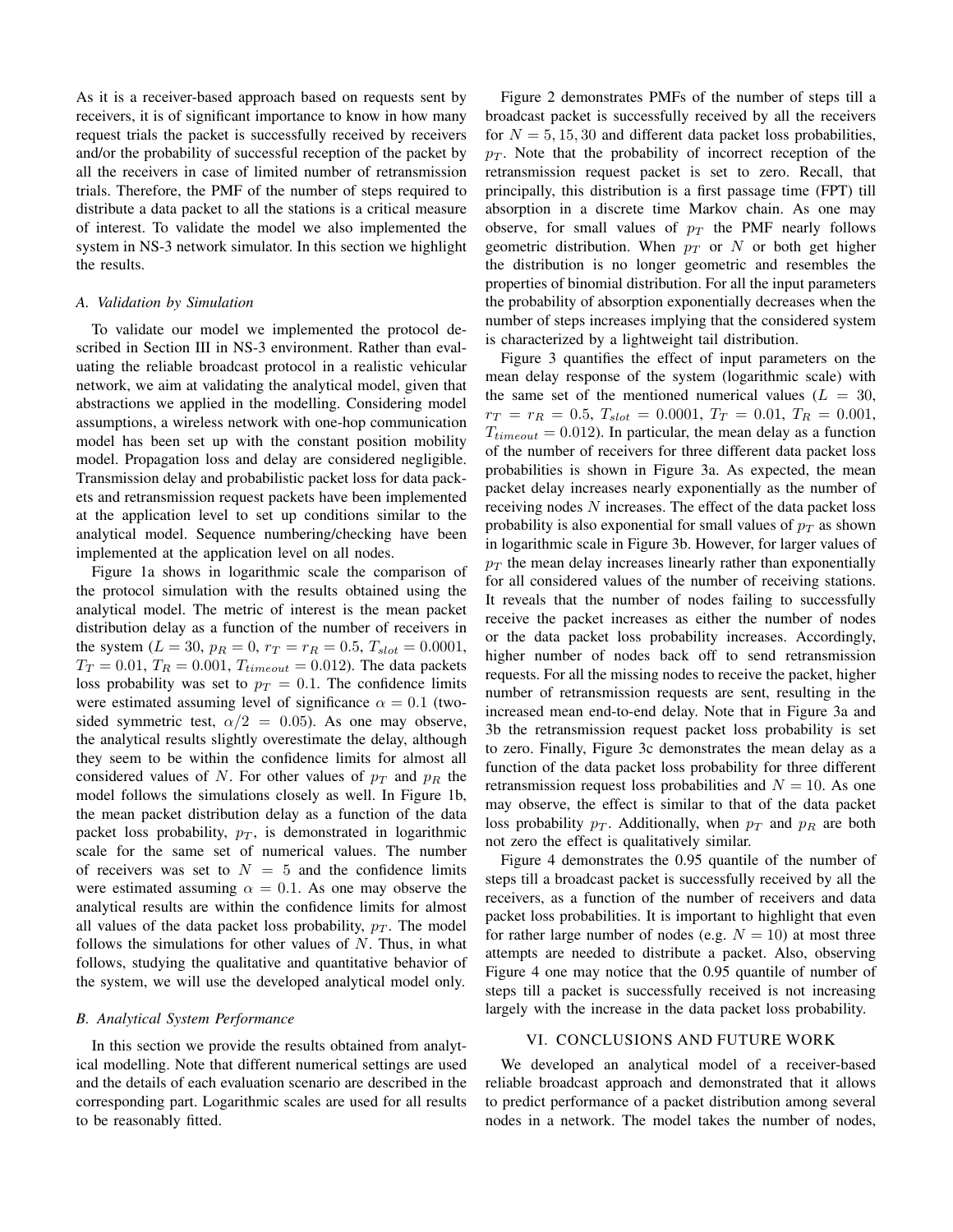

Fig. 1: Mean transmission delay.



Fig. 2: PMF of the number of steps for different number of receivers.



Fig. 3: Mean transmision delay.

data packet and request packet loss probabilities, the maximum number of allowed requests, packet transmission times and back-off timers into account and gives PMF of the number of retransmission requests to successfully deliver a packet to all the nodes and also the mean end-to-end delay. The proposed model is general enough and can take into account additional improvements in protocol design.

Our main performance metric is end-to-end delay and the model demonstrates that the delay performance of the system scales exponentially with the increase in the number of stations and data and retransmission request packet loss probabilities. Hence, where sender-based reliability approaches do have scalability problems due to storms of acknowledgements, this receiver-based approach is also limited in its scalability if full reliability is to be achieved. It becomes also apparent from our analysis that even with high number of receivers and high packet loss probabilities, data can be reliably distributed within a limited number of retransmission attempts.

However, the described reliable broadcast approach leaves

room for further improvement, particularly, in higher network densities and packet loss probabilities, resembling real world scenarios. For example, the proposed mechanism could be extended to further optimize its functionality by intelligently setting timers based on their relative distance to the source such that the shorter the distance is, the shorter the waiting time to send a retransmission request would be. Such a policy would make the protocol more reliable and efficient as the vehicle closer to the source will send its request at first leading to the increased chance for the source to get the request prior to move out of the coverage area of the requesting vehicle in more realistic scenarios. The current model contains some assumptions, mainly it takes the effect of collisions into account only through a load-independent loss probability. For systems with low number of nodes (up until approximately 20) and/or large contention windows the proposed system demonstrates results close to simulations. However, when these requirements are not satisfied we have to explicitly take collisions into account. Besides, the current model applies for